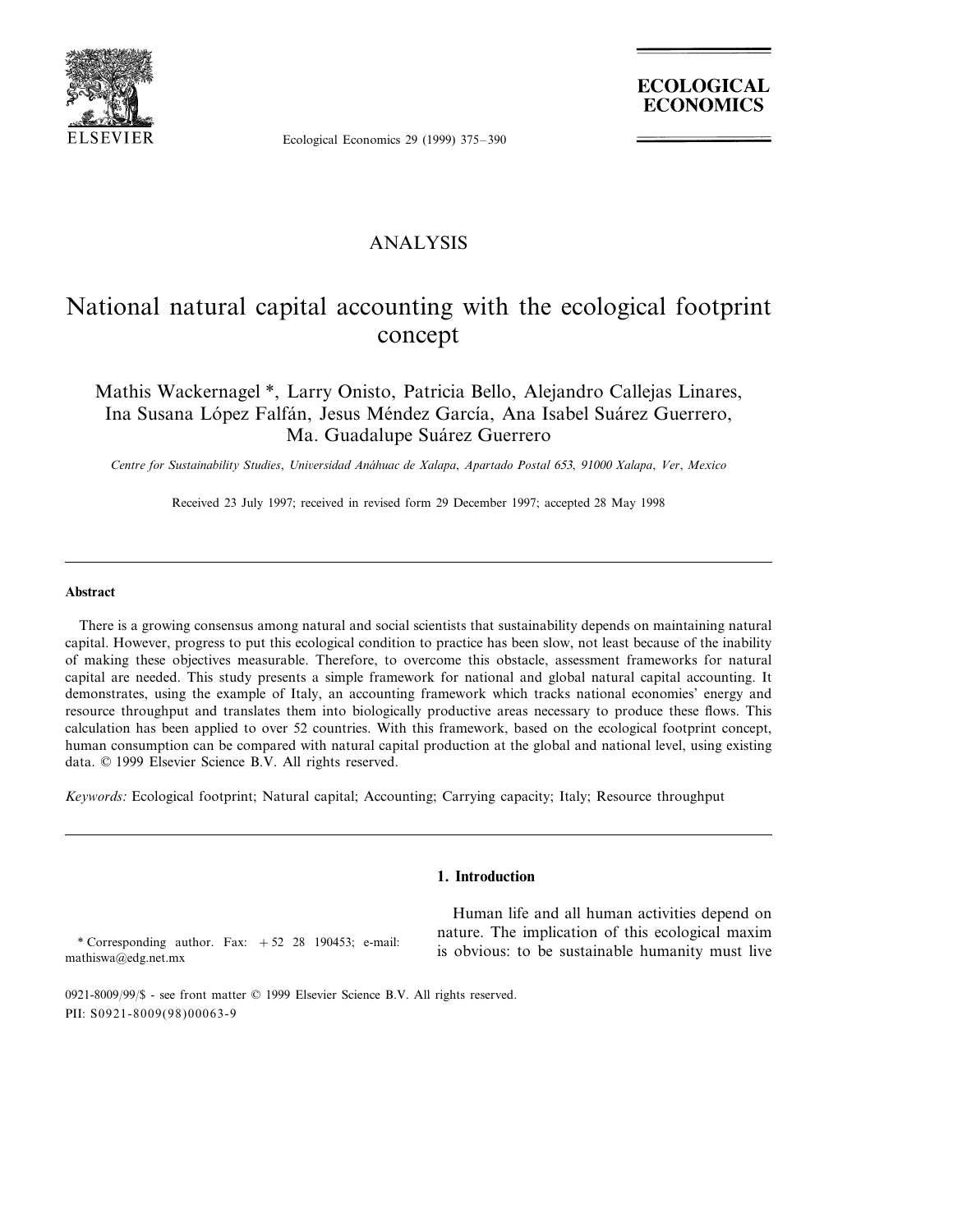within nature's carrying capacity. Ecological economists would say that for achieving (strong) sustainability, humanity must therefore maintain the planet's natural capital stocks (Daly and Cobb, 1989; Pearce et al., 1989).

Sustainability has now become a universal policy goal—at least in the official rhetoric. For example, living sustainably was the challenge set forward by the UN Brundtland Commission (WCED, 1987) and confirmed by over 100 heads of state at the Earth Summit in Rio in 1992. Ten years after Brundtland and 5 years after Rio, however, we live in an even more hazardous world with more consumption, more waste, more people and more poverty, but with less biodiversity, less forest area, less available fresh water, less soil and less stratospheric ozone layer (UNDP, 1994; WRI, 1996; Brown et al., 1997a,b). Humanity is further away from sustainability. To make sustainability a reality, we must measure where we are now and how far we need to go. We need measuring tools to determine whether humanity's demand remains within the interests of the globe's natural capital stocks. In this respect, there have been some positive developments since Rio, as these essential tools for governance, business management and grassroots campaigns have made substantial headway (e.g. Vitousek et al., 1986; Buitenkamp et al., 1992; Schmidt-Bleek, 1994; Duchin and Lange, 1994; Ayres and Simmonis 1995; Wackernagel and Rees, 1996). All of these approaches are not only in agreement, but, in most cases, also compatible as they build on the same principle: accounting in some way or other humanity's energy and resource throughput. They may differ, however, in their scope (such as analysis of products, businesses or regions), presentation (such as way of aggregation), or level of detail, but all try to make the ecological condition of sustainability measurable.

To translate the strong sustainability criterion into concrete numbers and to examine whether society lives within its ecological capacity, a first overview needs to account for natural capital and its uses at the national and global level. As demonstrated in this study and explained through the example of Italy, the ecological footprint concept offers a methodologically simple but comprehensive way for such an accounting task. It tracks national economies' energy and resource throughput and translates them into biologically productive areas necessary to produce these flows. Also, it compares this resource and energy consumption to the ecological capacity available in the country. To make the calculations (which have been applied to over 52 countries) replicatable and accessible, they rely exclusively on publicly available United Nations data. Thereby, they interpret readily available data sets from an ecological perspective. In this way, the calculations become starting points for more comprehensive and reliable analyses.

The results obtained by these footprint analyses are briefly presented. Also, possibilities and limitations of this tool are discussed, including a short comparison of the presented tool to Peter Vitousek, et al.'s, study on human appropriation of the products of photosynthesis (1986), an intellectual predecessor of ecological footprint analysis.

#### **2. Calculating the ecological footprint of nations**

#### 2.1. *Ecological footprints and natural capital*

Everybody (from a single individual to a whole city or country) has an impact on the Earth because they consume the products and services of nature. Their ecological impact corresponds to the amount of nature they occupy in order to live. These are, to a large extent, measurable quantities of natural capital they require in order to function. In this study, we measure this quantity by asking how much nature people use to sustain themselves. More precisely, we quantify, nation by nation, the biologically productive and mutually exclusive areas necessary to continuously provide for people's resource supplies and the absorption of their wastes, using prevailing technology. In other words, we calculate the 'ecological footprints' of these countries (Wackernagel and Rees, 1996).

As ecological services are a precondition for human life rather than a substitutable value, this energy and resource accounting needs to be in biophysical units. Monetary analysis is misleading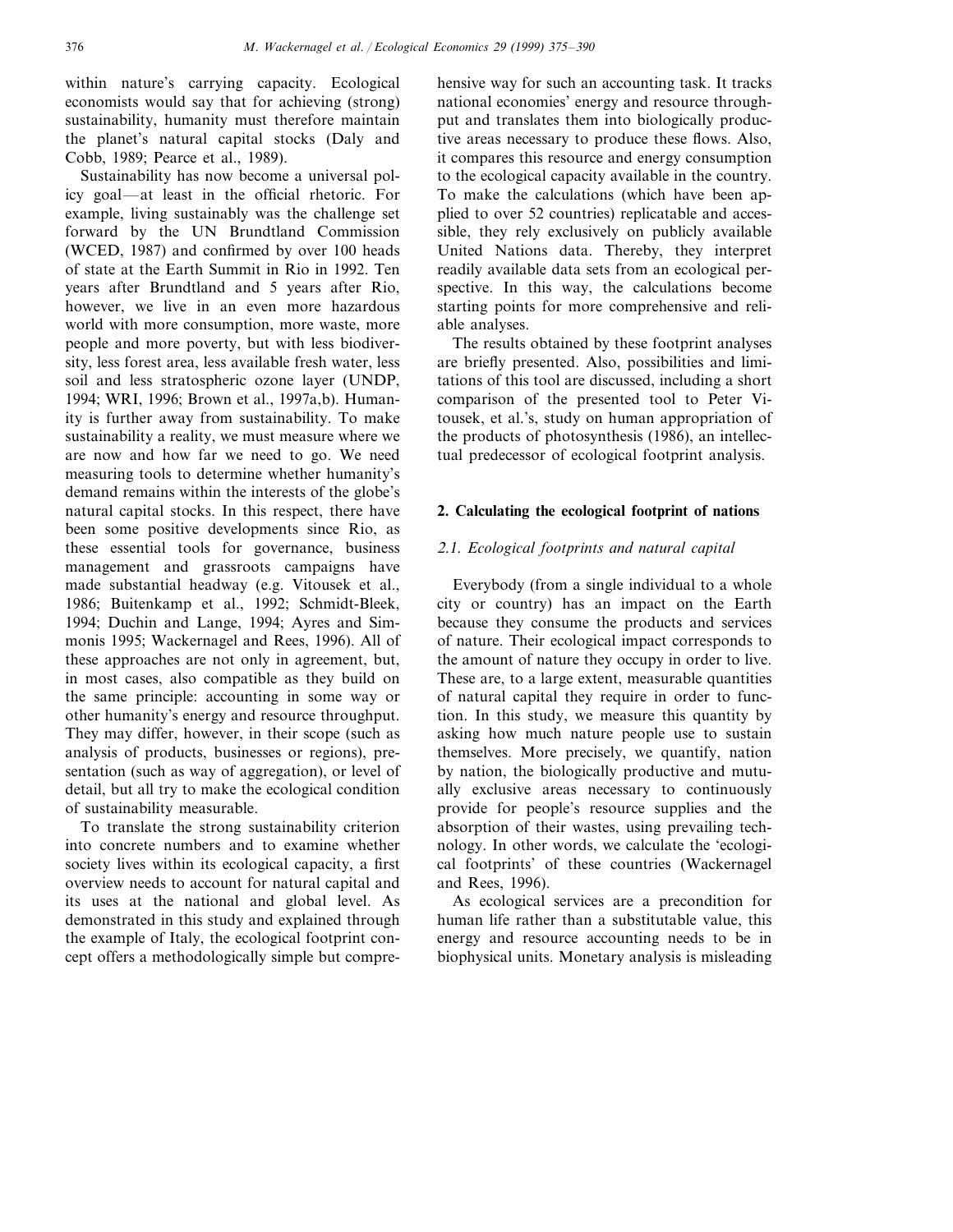as it suggests substitutability, allows for the discounting of the future and focuses on marginal rather than absolute values, to mention only a few limitations (Rees and Wackernagel, 1998). For example, the monetary study by Costanza et al. (1997), of the value of natural capital flows is an excellent approach for awareness building. However, it is not suitable for pointing to action, identifying ecological limits, or describing competing uses of nature.

The ecological footprint represents the critical natural capital requirements of a defined economy or population in terms of the corresponding biologically productive areas. Evidently, the area of the footprint depends on the population size, material living standards, used technology and ecological productivity. For most industrial regions, a significant part of the footprint area exceeds what is available locally. This leads to their appropriation from the global carrying capacity. It is important to recognize that ecological footprints do not overlap, the carrying capacity appropriated by one economy is not available to another—people are competing for ecological space.

Productive land is a good proxy for natural capital and many of the resource flows and essential life support services that this capital provides. Land area communicates the finite character of the world in readily understandable terms, the area in each ecosystem category is roughly proportional to its photosynthetic potential for low entropy biomass production, the quality of the land is an indicator of the functional integrity of related ecosystems and their potential long-term production ( $> 50$  years). These characteristics of real biophysical wealth are rarely reflected in the money price of land as a commodity.

Ecological footprint calculations are based on two simple facts: first, we can keep track of most of the resources we consume and many of the wastes we generate; and second, most of these resource and waste flows can be converted to a biologically productive area necessary to provide these functions. Thus, ecological footprints show us how much nature nations use. In reality, this footprint is obviously not a continuous piece of land. Because of international trade, the land and water areas used by most global citizens are scattered all over the planet. It would take a great deal of research to determine where their exact locations are. In simple terms, the occupied space is calculated by adding up the areas (adjusted for their biological productivity) that are necessary to provide us with all the ecological services we consume. In this way, these ecological footprints can be compared to the biological capacity available within each country.

# 2.2. *The method used for national footprint accounting*

The study, originally commissioned by the Earth Council for the  $\text{Rio} + 5$  Forum held in Rio de Janeiro in March 1997 and since improved, examines 52 nations which contain 80% of the global population and generate 95% of the World Domestic Product (Wackernagel et al., 1997). Each nation is analyzed by estimating its national consumption in biophysical terms, using agricultural or biological yield figures to translate the consumption into areas of biological production and, finally, aggregating the results into total footprint areas. National footprints are among the most reliable estimates as most of the necessary data for footprint calculations such as ecological productivity, resource production and trade are already measured by national statistical institutes. In fact, most of these data are available through United Nations publications which have been used for the national estimates (UN, 1994; FAO, 1994; UNCTAD, 1994; FAO, 1995a,b; UN, 1995; WRI, 1996).

The national assessments are based on 1993 data, the last year for which, at the time of the study in early 1997, we had a complete data set to work with. By now, all 1995 data should be available. The main resource and energy flows are analyzed on a spreadsheet of 132 rows and 15 columns. Tables 1–3 show, using the example of Italy, the slightly simplified structure of the spreadsheet calculation. The entire spreadsheet 'ef-italy.xls' can be downloaded from http:// www.iclei.org/iclei/efcalcs.htm. The electronic spreadsheets of all 52 nations are available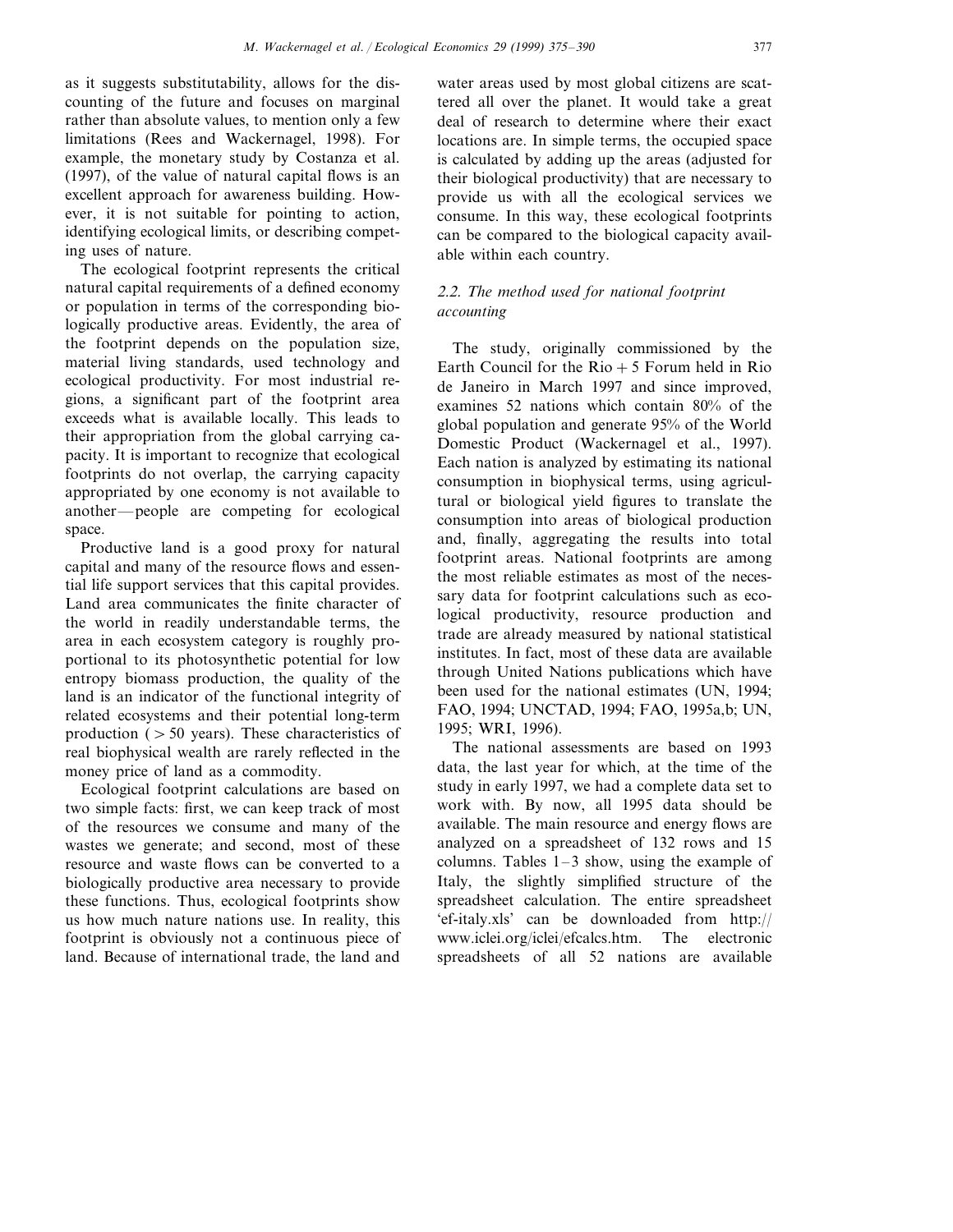| Yield   | Biological production  | Import                                                                |           |             | Footprint          |
|---------|------------------------|-----------------------------------------------------------------------|-----------|-------------|--------------------|
|         |                        |                                                                       |           | consumption | component          |
| (kg/ha) | (t)                    | (t)                                                                   | (t)       | (t)         | (ha/cap)           |
|         |                        |                                                                       |           |             |                    |
|         | 4 0 71 0 00            | 1 202 735                                                             | 251 381   | 5 022 354   |                    |
| 33      | 1 268 000              | 403 342                                                               | 99 865    | 1 571 477   | 0.8377 Pasture     |
|         |                        |                                                                       |           |             |                    |
| 457     | 2 803 000              | 799 393                                                               | 151 516   | 3 450 877   | 0.0248 Arable land |
|         | 10 300 000             | 6 008 878                                                             | 1 333 558 | 14 975 321  | 0.5219 Pasture     |
| 502     | 10 300 000             | 2 731 168                                                             | 24 688    |             |                    |
| 50      |                        | 284 284                                                               | 110 767   |             |                    |
| 50      |                        | 43 487                                                                | 20 120    |             |                    |
| 29      | Consumption of         |                                                                       |           | 30 kg/cap   | 1.0457 Sea         |
|         | harvested fish:        |                                                                       |           |             |                    |
| 2744    | 19 690 000             | 8 183 680                                                             | 1 785 768 | 26 087 912  | 0.1664 Arable land |
|         |                        | 5 022 934                                                             |           |             |                    |
|         |                        |                                                                       | 1 105 445 |             |                    |
| 2744    |                        | 3 500 736                                                             |           | 3 500 736   | 0.0223 Arable land |
| 18 000  | 33 323 000             | 2 613 956                                                             | 5 185 679 | 30 751 277  | 0.0299 Arable land |
|         |                        | 1637857                                                               | 2018627   |             |                    |
|         |                        | 1 041 266                                                             | 2 391 700 |             |                    |
| 12 607  | 2 137 000              | 460 453                                                               | 256 868   | 2 340 585   | 0.0032 Arable land |
| 852     | 192 000                | 377897                                                                | 3327      | 566 570     | 0.0116 Arable land |
| 566     |                        | 566 496                                                               |           | 566 496     | 0.0175 Arable land |
| 454     |                        |                                                                       |           | 80 917      | 0.0031 Arable land |
| 4893    | 1 544 000              | 137780                                                                | 35 966    | 1 645 814   | 0.0059 Arable land |
| 1856    | 334 000                | 1 779 574                                                             | 1269      | 2 112 305   | 0.0199 Arable land |
|         | (global average)<br>74 | Calculation of the Italian's average Ecological Footprint (1993) data |           | Export      | Apparent           |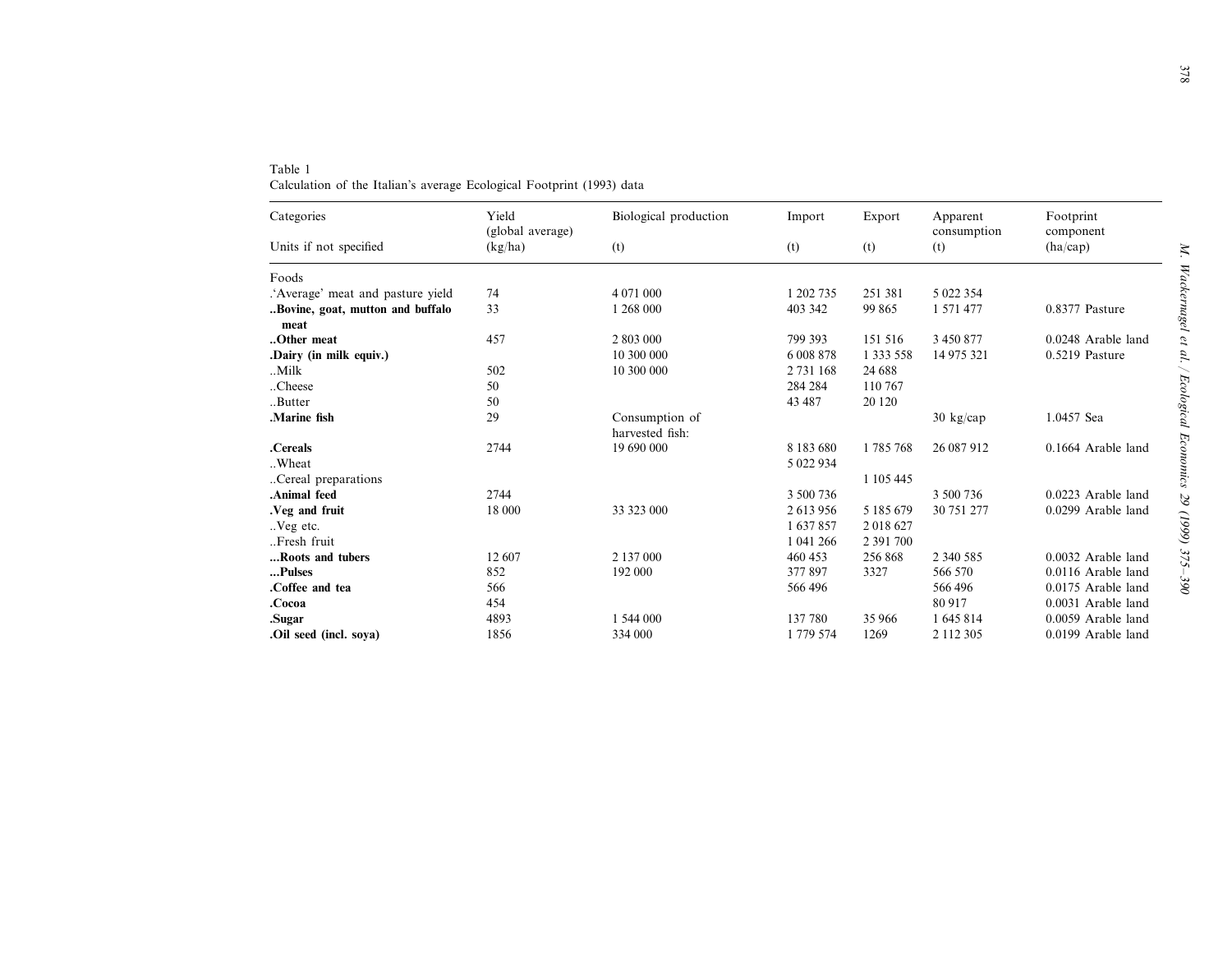| Categories                           | Yield<br>(global average) | Biological production | Import        | Export        | Apparent<br>consumption | Footprint<br>component |
|--------------------------------------|---------------------------|-----------------------|---------------|---------------|-------------------------|------------------------|
| Units if not specified               | (kg/ha)                   | (t)                   | (t)           | (t)           | (t)                     | (ha/cap)               |
| Timber (in roundwood equivalent, m3) | 1.99                      | 7 538 000             | 25 595 596    | 4 3 3 9 1 1 8 | 28 794 478              | $0.2533$ Forest        |
| Roundwood (m3/ha, m3).               | Waste factors             |                       | 5 775 000     | 41 000        | 15 594 000              | $\%$ Used for:         |
| Fire wood.                           | $0.53$ in RWE             |                       | 392 000       | 6000          | 5 288 000               | 9% Fire wood           |
| Direct roundwood consumption (m3).   | 1 in RWE                  |                       |               |               | 1 115 000               | 4% Mines               |
| Sawnwood (m3).                       | 1.50 in RWE               |                       | 5 992 000     | 496 000       | 7 213 000               | 36% Sawn wood          |
| .Wood-based panels (m3)              | 2.25 in RWE               |                       | 869 000       | 632 000       | 3 657 000               | 27% Panels             |
| Wood pulp (t)                        | 1.98 in RWE               |                       | 2 591 000     | 42 000        | 2 981 000               |                        |
| Paper and paperboard (t)             | $0.98$ in RWE             |                       | 2 9 9 5 0 0 0 | 1 455 000     | 7 559 000               | 24% Paper              |
| Other crops                          |                           |                       |               |               |                         |                        |
| .Tobacco                             | 1548                      | 145 000               | 67 271        | 124 460       | 87811                   | 0.0010 Arable land     |
| .Cotton                              | 1000                      |                       | 381 273       |               | 381 273                 | 0.0067 Arable land     |
| .Jute                                | 1500                      |                       |               |               | 26 344                  | 0.0003 Arable land     |
| .Rubber                              | 1000                      |                       |               |               | 110 172                 | 0.0019 Arable land     |
| .Wool                                | 15                        |                       |               |               | 280 775                 | $0.3277$ Pasture       |
| .Hide                                | 74                        |                       |               |               | 684 639                 | 0.1620 Pasture         |

Table 1 (Continued)

.Fire wood

.Wood pulp  $(t)$ .

Other crops **.Tobacco**

**.Cotton**

**.Rubber**

**.Jute**

**.Wool**

**.Hide**

The top section of the calculation spreadsheet analyzes Italy's consumption of 19 biotic resources and its subproducts. The rows represent resource types, while the columns contain the yield, biological production, import and export. This is used to calculate the apparent consumption and the footprint component for each resource. (RWE in the timber section stands for roundwood equivalent in cubic meters). (Population of Italy, 57 127 000).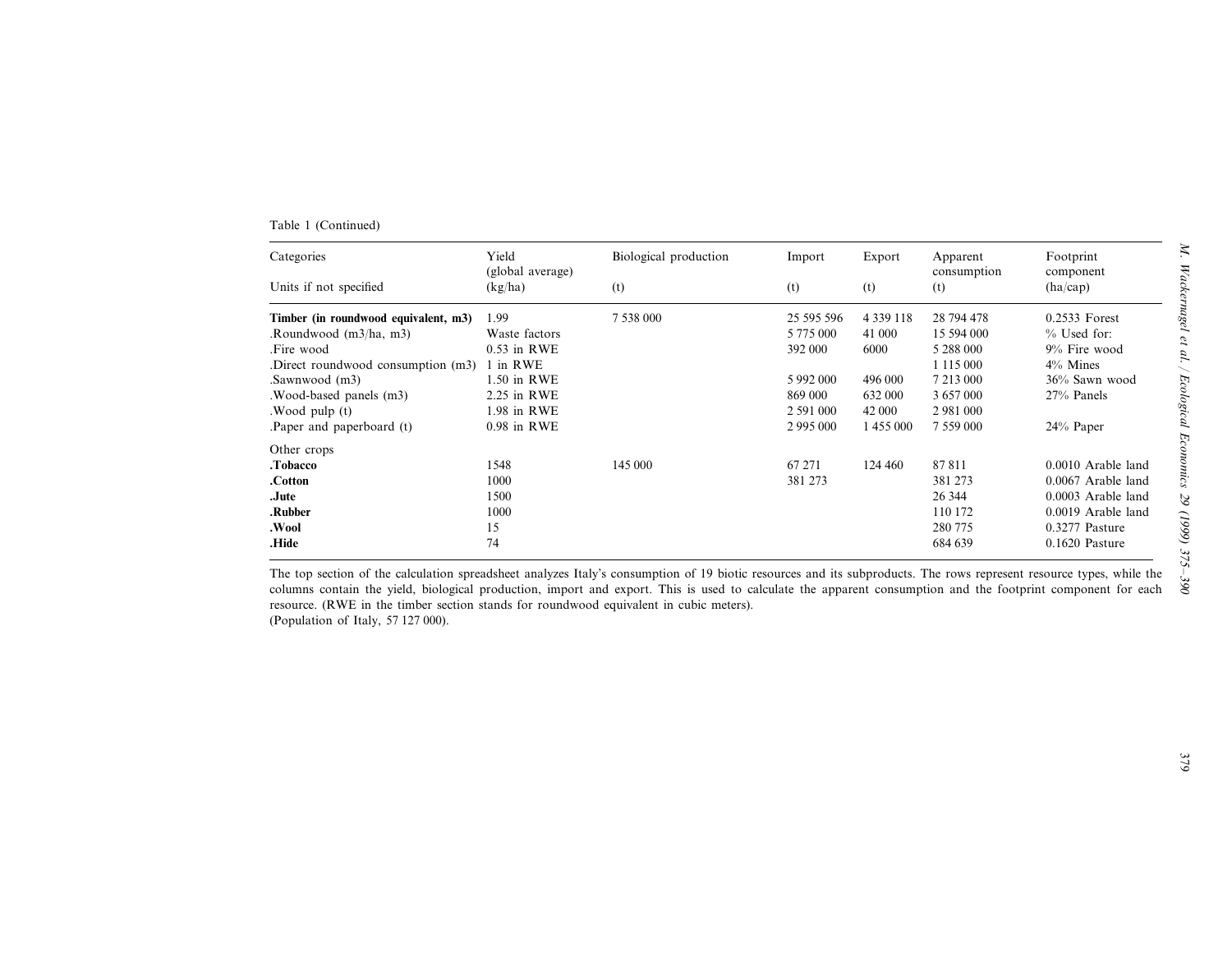| арк |  |
|-----|--|
|-----|--|

| Commercial energy balance:                           | Specific energy footprint global average in<br>$(GJ/ha$ per year) | Amount consumed<br>$(GJ/year$ per cap) | Footprint compo-<br>nent (ha/cap) |
|------------------------------------------------------|-------------------------------------------------------------------|----------------------------------------|-----------------------------------|
| Coal                                                 | 55                                                                | 12                                     | $0.2221$ Fossil<br>energy land    |
| Liquid fossil fuel                                   | 71                                                                | 57                                     | 0.8071 Fossil<br>energy land      |
| Fossil gas                                           | 93                                                                | 46                                     | $0.4927$ Fossil<br>energy land    |
| Total fossil fuel consumption:                       |                                                                   | 115                                    |                                   |
| Nuclear energy (thermal)                             | 71                                                                | $\mathbf{0}$                           | $0.0000$ Fossil<br>energy land    |
| Energy embodied in trade (as-<br>sumed to be fossil) | 71                                                                | $-7$                                   | $-0.0980$ Fossil<br>energy land   |
| Hydro-electric energy                                | 1000                                                              | 3                                      | 0.0028 Built-up<br>area           |

The middle section of the spreadsheet provides the commercial energy analysis for Italy in various energy categories. The category of embodied energy in net imports is calculated from an energy balance of 55 main trade categories (not included in the table).

through the International Council of Local Environmental Initiatives.<sup>1</sup>

The spreadsheet is composed of three main sections. The upper section of the spreadsheet assesses Italy's consumption of 19 basic biotic resources, including its subproducts (Table 1). The rows represent resource types, while the columns show the yield<sup>2</sup>, the production, import and export. It also presents the apparent consumption and the footprint component for each resource, both of which are calculated from the previous information. Apparent consumption is calculated by adding imports to production and subtracting exports. We call consumption 'apparent consumption' as it varies from true household consumption because of the resources it includes that are processed for export goods while excluding the resources that are embodied in imported finished products. This error can be mitigated through more detailed trade flow analyses. Consumption also includes the waste between production and final consumption. In the case of forestry and dairy products, all the processed trade items of their secondary products such as wood panels, pulp, cheese or butter are converted into their roundwood or raw milk equivalent. This is done to get a more accurate estimate of real household consumption.

We use 'biological productive areas with world average productivity' as a common measurement unit for footprints and ecological capacity. Using a common standard makes national footprints comparable. Also, it allows for the nation's footprint to be directly contrasted with the globally available biological capacity. Furthermore, the urbanites of the world, the most significant consumer group, do not live from the local ecological production but consume commodities from all over the world.

Using estimates from the Food and Agriculture Organization of the United Nations (FAO, 1995a) of world average yield, consumption and waste absorption are translated into appropriated biologically-productive areas. Thus, the consumption quantities are divided by their corresponding (world average) biological productivity which shows the land and sea areas necessary to sustain the consumption. These areas form a part of the total footprint. For example, in the case of potatoes, the footprint component would be:

<sup>1</sup> To receive the *Ecological Footprints of Nations* report with the electronic spreadsheets, contact ICLEI at  $\langle$  iclei@iclei.org  $>$ 

<sup>2</sup> For more details on the references used, consult the spreadsheet.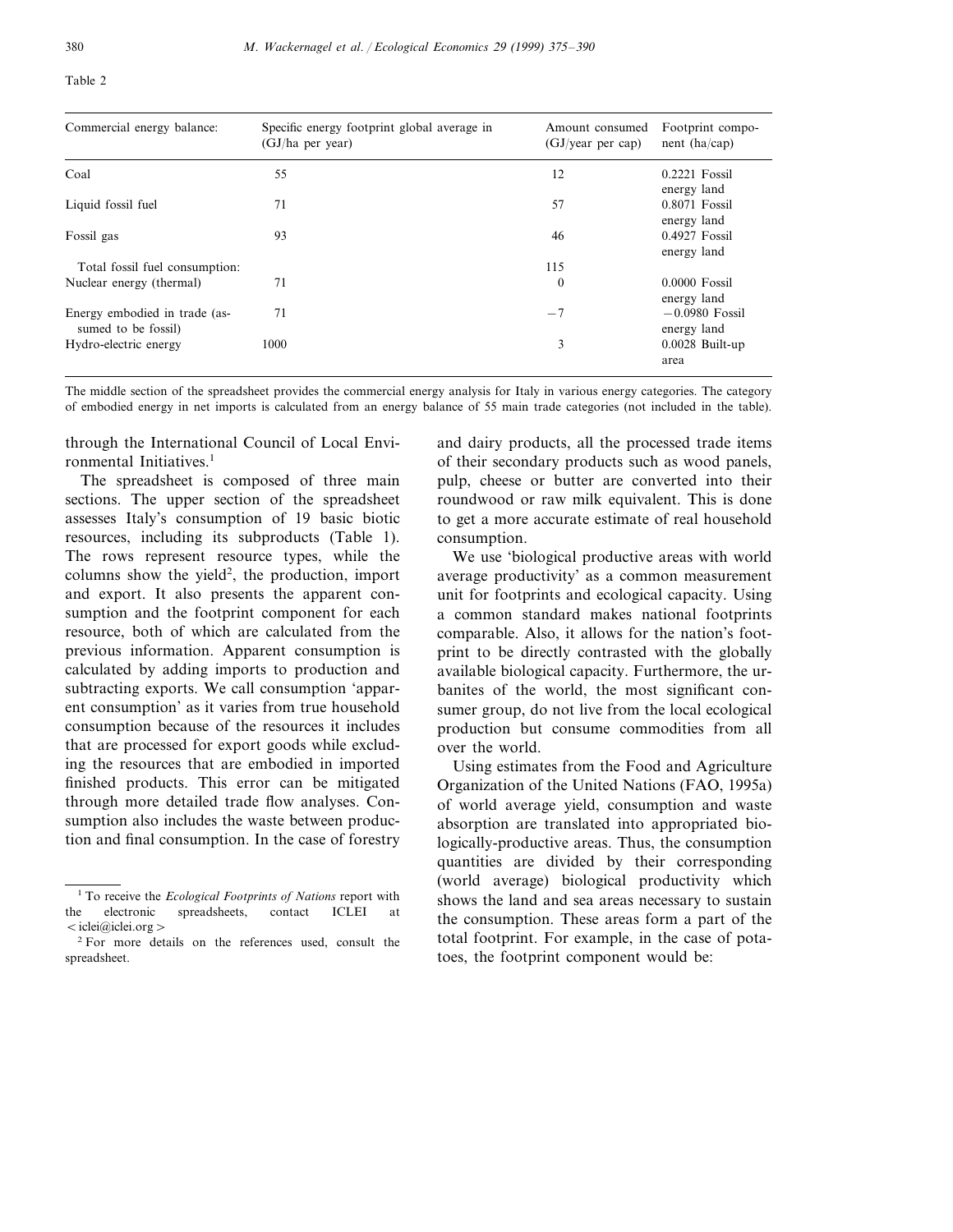| Table 3           |  |
|-------------------|--|
| Footprint summary |  |

| Demand                 |                  |                             |                                                   | Supply                   |                              |                           |                                        |
|------------------------|------------------|-----------------------------|---------------------------------------------------|--------------------------|------------------------------|---------------------------|----------------------------------------|
| Footprint (per capita) |                  |                             | Existing bio-capacity within country (per capita) |                          |                              |                           |                                        |
| Category               | Total $(ha/cap)$ | Equivalence<br>factor $(-)$ | Equivalent total<br>(ha/cap)                      | Category                 | Yield factor                 | National area<br>(ha/cap) | Yield adjusted equiv.<br>Area (ha/cap) |
| Fossil energy          | 1.4              | 1.1                         | 1.6                                               | $CO2$ absorption<br>land |                              | 0.00                      | 0.00                                   |
| Built-up area          | 0.1              | 2.8                         | 0.2                                               | Built-up area            | 1.49                         | 0.04                      | 0.17                                   |
| Arable land            | 0.3              | 2.8                         | 0.9                                               | Arable land              | 1.49                         | 0.21                      | 0.87                                   |
| Pasture                | 1.8              | 0.5                         | 1.0                                               | Pasture                  | 6.50                         | 0.08                      | 0.26                                   |
| Forest                 | 0.3              | 1.1                         | 0.3                                               | Forest                   | 0.80                         | 0.12                      | 0.11                                   |
| Sea                    | 1.0              | 0.2                         | 0.2                                               | Sea                      | 1.00                         | 0.32                      | 0.07                                   |
|                        |                  |                             |                                                   | Total existing           |                              | 0.8                       | 1.5                                    |
| Total used             |                  |                             | 4.2                                               | Total available          | (Minus 12% for biodiversity) |                           | 1.3                                    |

Other indicators (expressed in average land with world average productivity in [ha/capita] or [%]): <sup>−</sup>2.9, Italy's national ecological deficit; <sup>−</sup>2.2, Italy's 'global deficit' (1997); 31%, Italy's capacity as percentage of its footprint; and 210%, Italy's per capita footprint compared with the global per capita bio-capacity (for 1997). The bottom section of the spreadsheet summarizes the footprint results and compares them to the available bio-capacity of Italy and the world.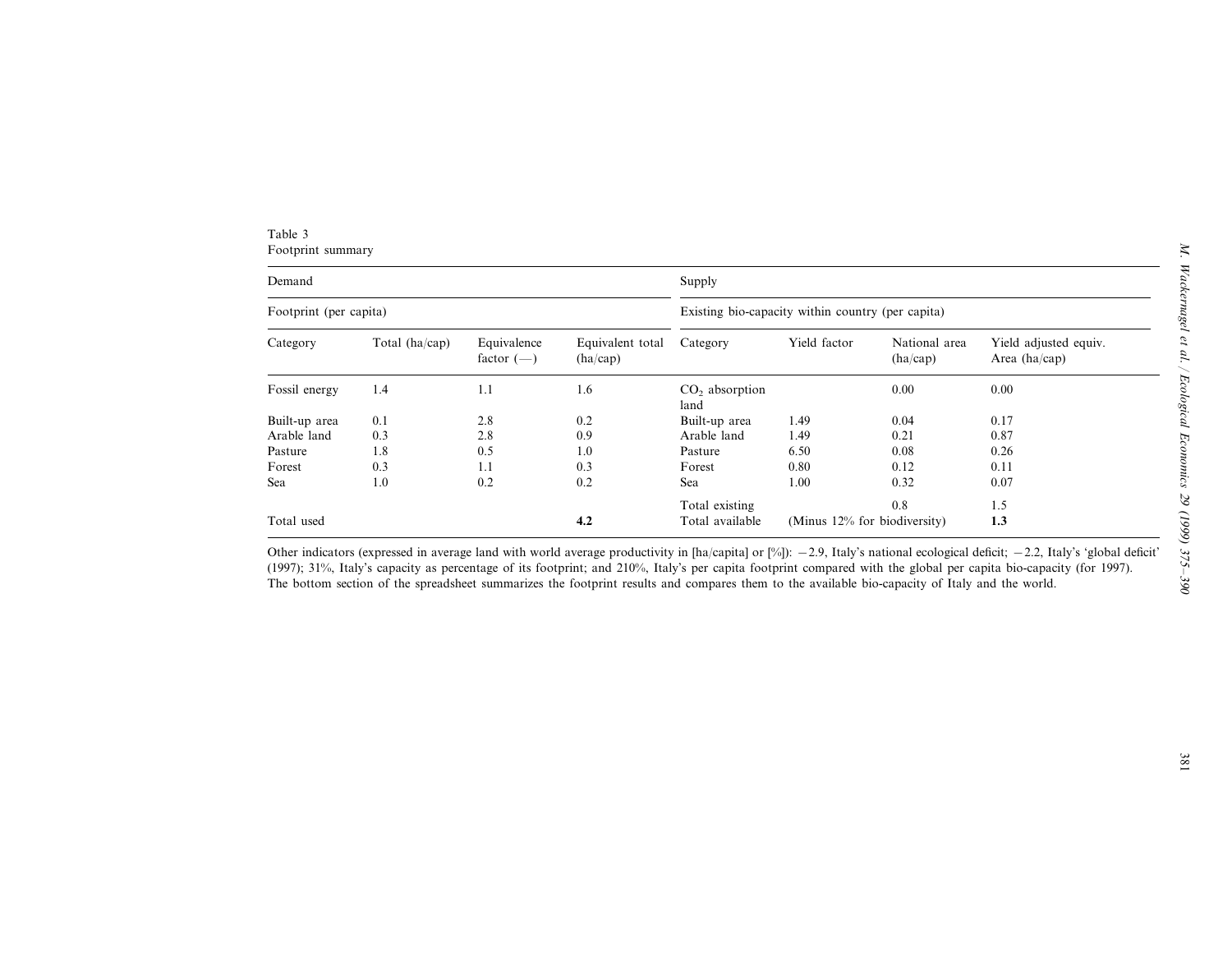$$
\frac{Production_{potatoes} + Import_{potatoes} - Expert_{potatoes}}{Yield_{potatoes}}
$$

# $=$  Footprint  $_{\text{components}}$

The energy component for potatoes needed for agriculture (tractors, fertilizers, pesticides, etc.) and processing (transportation, packaging, distribution and cooking) is already included in the energy balance of Italy (as shown below) and does not need to be calculated separately.

In the row description, capitalized names stand for main groups. Rows starting with a capitalized letter show a main trade category. Row description with a dot ('.') in front indicate subcategories. Two dots ('..') mean sub-subcategory. Wherever possible, the most general categories were used. These categories and subcategories are identified by bold print (if both sub categories and categories are included, this would lead to double counting). To keep the calculation as simple as possible, the footprints are always estimated using the broadest categories possible (i.e. the most general level at which data is available). In the spreadsheet, the biophysical information is accompanied by monetary data, which is used to check the order of magnitude of the figures and to help extrapolate the biophysical figures where data is missing. The reference columns point to the data source.

The middle section calculates the footprint of Italy's commercial energy consumption (Table 2). Energy is analyzed separately from other resources for a number of reasons. First, it occupies a significant share of a country's footprint. Second, the United Nations statistical offices provide the most detailed data for this particular resource consumption category. Third, the accuracy of these energy statistics is superior to the estimates one could calculate from the trade statistics. And last but not least, these consumption statistics are easily available. For example, the World Resources Institute lists the essence of the UN energy statistics for each country including: total commercial energy consumption; traditional fuels consumed; and hydro and nuclear electricity production, etc. (WRI, 1996). In the footprint accounting here, five kinds of commercial energy are distinguished: fossil gas, liquid fossil fuel, solid fossil fuel, firewood and hydropower. Nuclear power is calculated as if it was fossil fuel.3 Other kinds are considered negligible in their present contribution over-all. Firewood is included in the biotic resources. The land use of hydro-electricity is estimated by dividing total production by the typical space use of hydro dams and corresponding corridor spaces for transmission rows. For the present calculations, an average of 1000 GJ per ha and year is assumed. For fossil gas, liquid fossil fuel and solid fossil fuel, we estimate 1 ha of footprint for the annual consumption of 93, 71 and 55 GJ, respectively. This is calculated by assessing the land requirements for the corresponding  $CO<sub>2</sub>$  absorption, using data from the Intergovernmental Panel on Climate Change (1997). Slightly larger footprints would result if the fossil fuel footprint was calculated with the land areas necessary for growing biochemical substitutes (Wackernagel and Rees, 1996).

There is one slight complication with national energy balances. The national energy account needs to be corrected for trade, some of the energy needs to be deducted from the national account as it is consumed to produce export goods, while the energy embodied in import goods needs to be added. In other words, this balance adjusts the amount of directly consumed energy within the boundaries of a country by the embodied energy that enters and leaves the country through the import and export of finished products. The energy intensity data is taken from Hofstetter (1992). The embodied energy in net imports is calculated from an energy balance of 55 main trade categories, multiplying imports and exports with their respective energy intensities and summing up these energy amounts. In Italy's case, net trade leads to the export of embodied energy at the rate of 7 GJ per year and person. To keep the table shorter, this part of the spreadsheet

<sup>&</sup>lt;sup>3</sup> The total energy generated by nuclear power plants worldwide, compared to all the agricultural products lost in the year of the Chernobyl accident and the productive areas lost for human use in the exclusion zone around the reactors for many generations to come, suggests that the footprint of nuclear power so far may have been larger than that of fossil fuels. Thus, nuclear power is calculated as equal to fossil fuel (Wackernagel and Rees, 1996).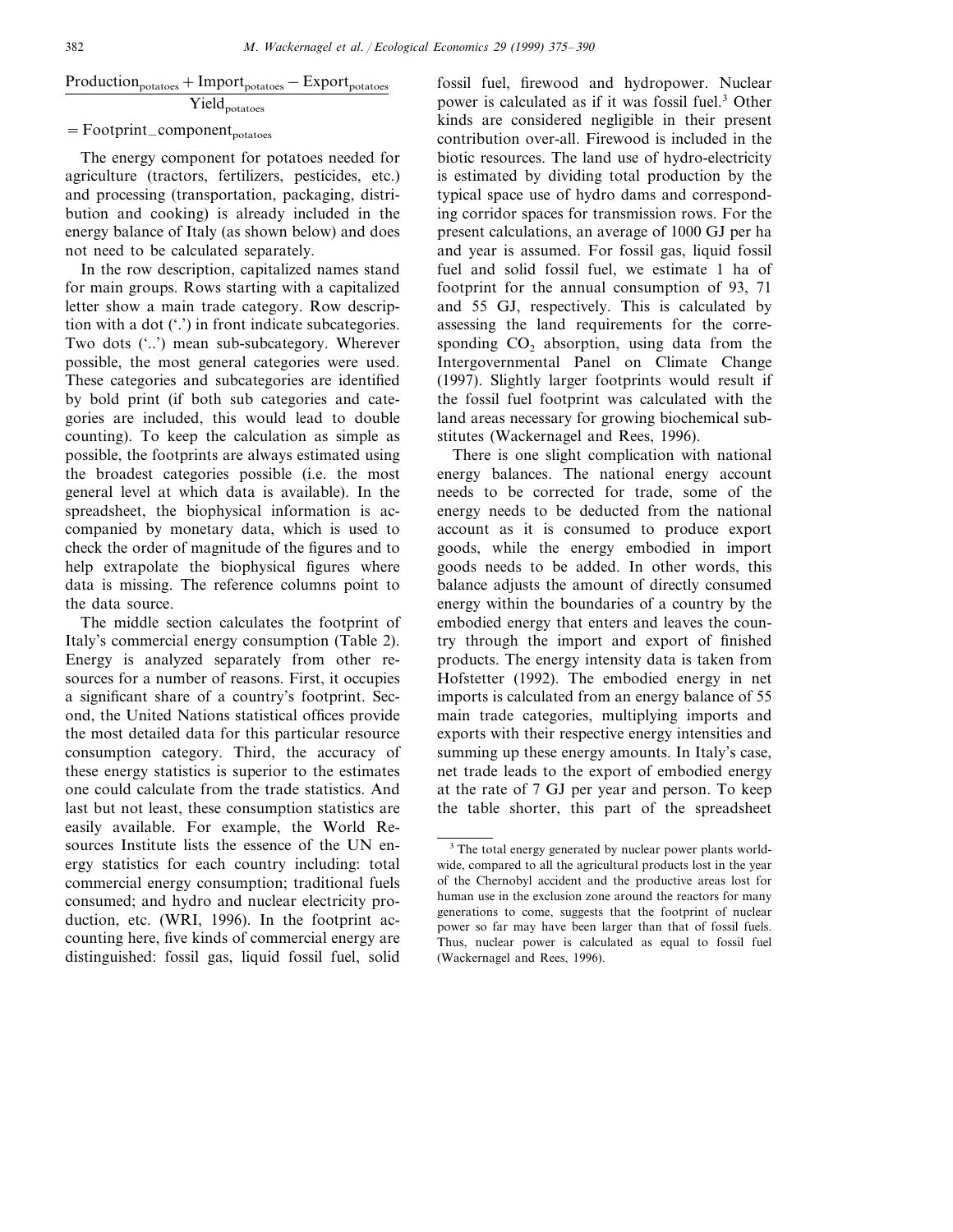calculation is not included in the printed table, but is included in the spreadsheet available from the ICLEI server.

In the final section, Italy's footprint and its ecological capacity are summarized into two boxes (Table 3). To aggregate the used arable land, pasture, forest and sea areas in a more accurate and realistic way, they are multiplied with 'equivalence factors'. Without this adjustment, the totals would be distorted, as the various ecological categories represent large differences in biological productivity. For example, arable land is far more bio-productive than average pasture. Therefore, equivalency factors are introduced which scale the area of each ecological category in proportion to their yield. For example, the arable land factor of 2.8 shows that arable land can produce 2.8 times more biomass than biologically productive world average space. Through this scaling, the total bio-capacity of the world is not distorted, the global total, scaled with the equivalency factors, adds up to the same amount as the global total expressed in true physical spaces. As a result, the average Italian's footprint adds up to 4.2 ha, including sea space. We present all results in per capita figures to make Italy's footprint comparable to that of other countries. Multiplying the per capita data by 57 million people, Italy's present population<sup>4</sup>, gives the total footprint of Italy.

The right box shows how much biologically productive capacity exists within the country and, for comparison, in the world. Obviously, these areas are multiplied by the equivalency factors as well. In addition, as the yield of Italy's land areas is higher than world average, its physical bioproductive areas are multiplied by the factors by which the local yield exceeds the world average (second column in the supply part of the table). We call these factors the 'yield factors'. A yield factor of 1.5, for example, means that the local yield of this ecosystem category is 50% higher than world average—absorbing  $50\%$  more CO<sub>2</sub> or producing 50% more potatoes per ha. As

shown, Italy's yield adjusted ecological capacity measures 1.5 ha per Italian.<sup>5</sup> Since we have no data on the differential yield of all the countries' Exclusive Economic Zone, the yield factor of the sea for all countries is 1. For built-up land, the yield factor is equal to the one of arable land, as settlements are typically located on such land.

#### **3. Analyzing the results**

#### 3.1. *Biological production a*6*ailable on this planet*

All of these footprint ha represent competing uses of nature. More specifically, fossil energy land is the land that we should reserve for  $CO<sub>2</sub>$ absorption. However, insignificantly little area is set aside to absorb  $CO<sub>2</sub>$ . In other words, neither the biochemical energy of the used fossil fuel is replaced nor its waste products absorbed. In this respect, humanity is living off nature's capital rather than its interests. Listing the ecological space for  $CO<sub>2</sub>$  absorption separately from biodiversity preservation and forests does not imply double counting. For absorbing large quantities of  $CO<sub>2</sub>$ , recently reforested areas or immature forests are necessary. Older forests absorb significantly less  $CO<sub>2</sub>$ . These 'new' forests, in contrast, do not have the 'old' biodiversity. Also,  $CO<sub>2</sub>$ absorbing forests cannot be used for timber production, as this would release the gases again in the harvesting and wood transformation processes. However, these  $CO<sub>2</sub>$  absorbing spaces can provide other simultaneous functions such as water regulation, soil building and erosion prevention. In addition, consuming fossil fuel based products or burning fossil fuels can release toxic pollutants, an additional ecological hazard still missing in these footprint calculations (for example, plastics can contain heavy metals such as cadmium etc.).

Arable land is, ecologically speaking, the most productive area as it can grow the largest amount of plant biomass. According to the Food and

<sup>4</sup> Population figures for all countries are taken from the World Resources Institute, 1996. *World Resources* 1996-1997 *Database*, Washington DC: WRI. file ''hd16101.wk1''.

<sup>&</sup>lt;sup>5</sup> Note that the used yield factors overestimate the true biological potential of industrialized agriculture with heavy fertilizer use.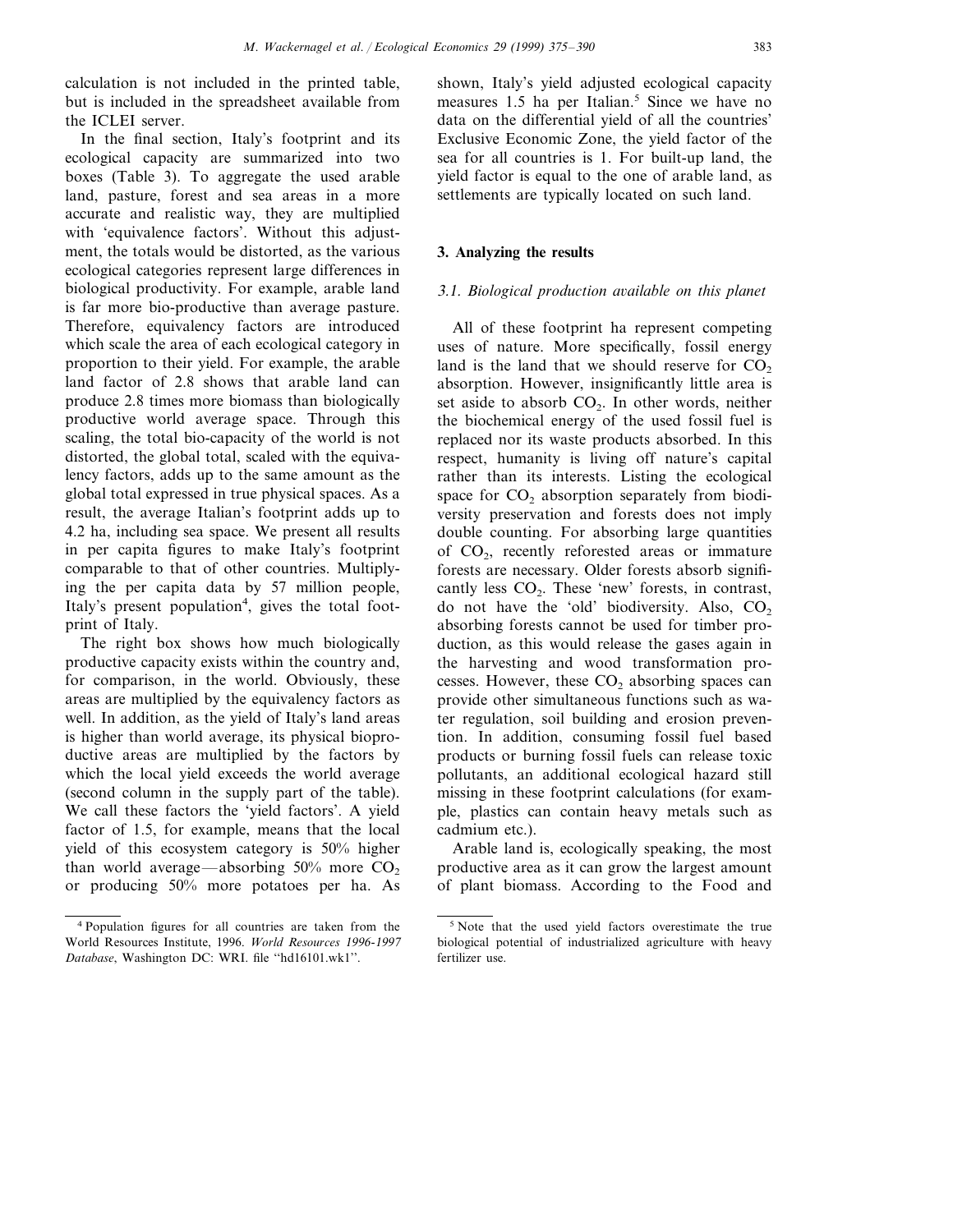Agriculture Organization of the United Nations (FAO), nearly all of the best arable land, or about 1.35 billion ha, is already under cultivation. Ten million ha of it are abandoned annually because of serious degradation (Pimentel and Pimentel, 1996). This means that today, there exist less than 0.25 ha per capita world-wide of such highly productive land.

Pasture is grazing land for dairy and cattle farming. Most of the 3.35 billion ha of pasture, or 0.6 ha per person, are significantly less productive than arable land. For example, its potential for accumulating biomass is much lower than that of arable land. In addition, conversion efficiencies from plant to animal biomass reduce the available biochemical energy to humans by typically a factor of ten. Expansion of pastures has been a main cause of shrinking forest areas.

Forest includes farmed or natural forests that can yield timber products. Of course, they secure many other functions too, such as erosion prevention, climate stability, maintenance of hydrological cycles and if they are managed properly, biodiversity protection. From the 5.1 billion ha covering our planet, 1.7 billion ha are classified as wooded land with less than 10% tree cover. The 5.1 billion ha correspond to 0.9 ha per person on this planet. Today, most of the forests left occupy ecologically less productive land with the exception of some few remaining inaccessible jungle areas.

Built-up areas host human settlements and roads and extend approximately 0.06 ha per capita world-wide. As most human settlements are located in the most fertile areas of the world, built-up land often leads to the irrevocable loss of significant amounts of ecological capacity.

The sea covers 36.6 billion ha of the planet, or a little over 6 ha per person. Roughly 0.5 ha out of these 6 ha contain over 95% of the sea's ecological production (Cox and Atkins, 1979; Pauly and Christensen, 1995; Wada, 1996). This marine production is already harvested to the maximum. Because the fish that people desire are high up in the food chain, the food gains from sea space remain limited. These 0.5 ha provide approximately 18 kg of fish per year of which only 12 kg end up on people's dining tables, thereby securing only 1.5% of humanity's caloric intake. Measuring the ecological activity of the sea by its area (rather than its volume as many intuitively think) makes ecological sense. It is surface which determines its productivity, both the capturing of solar energy and the gas exchanges with the atmosphere are proportional to the surface.

# 3.2. *The ecological benchmark*: *how much nature is there per global citizen*?

Adding up the biologically productive land per capita world-wide, including 0.25 ha of arable land, 0.6 ha of pasture, 0.9 ha of forest, 0.06 ha of built-up land and 0.5 ha sea space, shows that there exists 2.3 ha of biologically productive space per global citizen. Not all of that space is available to human use as this area should also provide habitat for the 30 million fellow species with whom humanity shares this planet. According to the World Commission on Environment and Development, at least 12% of the ecological capacity, representing all ecosystem types, should be preserved for biodiversity protection (WCED, 1987). This 12% share is most likely insufficient for securing biodiversity (Noss, 1991; Noss and Cooperrider, 1994), but conserving more may be politically unfeasible. By accepting 12% as the magic number for biodiversity preservation, for the purpose of the calculations presented here, it follows that from the approximately 2.3 ha per capita of biologically productive area which exist on our planet (in 1997), only 2 ha per capita of land and sea space are available for human use. These 2 ha become the ecological benchmark figure for comparing people's ecological footprints. It is the mathematical average of the current ecological reality. Therefore, with current population numbers, the challenge is to reduce the average footprint to at least this size. Assuming no further ecological degradation, the amount of available biologically productive space will drop to 1.2 ha per capita once the world population reaches its predicted 10 billion. If current demographic growth trends persist, this will happen in little more than 30 years.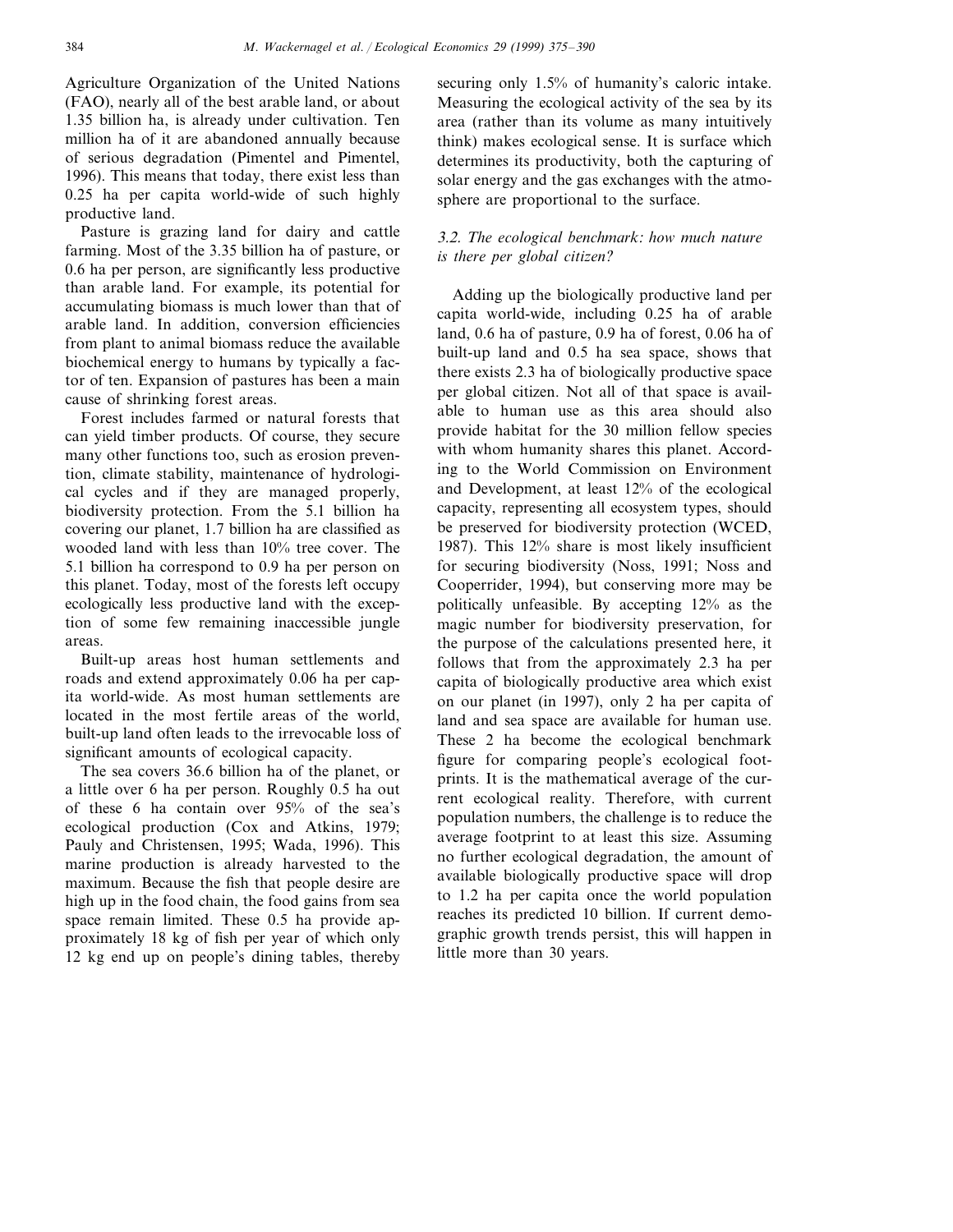

Fig. 1. National ecological deficits. The ecological footprint measures how much biological capacity people occupy. Some countries claim more biological capacity than there is within their boundaries. This means that they run a national ecological deficit. Consequently, they need to import their missing ecological capacity—or deplete their local natural capital stocks (left). Regions and countries with footprints smaller than their capacity are living within their territory's ecological means (right). Often, however, the remaining capacity is used for producing export goods rather than keeping it as a reserve. In contrast, a region's 'global ecological deficit' refers to the gap between the average consumption of a person living in that region (measured as footprint) and the bio-capacity available per person in the world.

## 3.3. *The case of Italy and the other* 51 *analyzed countries*

As shown in the case of Italy presented in Table 3, the average citizen occupies 4.2 ha of biologically productive space, while there is 1.3 ha available, less than the 2 ha per capita available in the world. As the footprint and the ecological capacity available within Italy are both measured in the same units, they can be compared directly. If, as in the case of Italy, the ecological footprint of a country is larger than the available ecological capacity, the country runs a 'national ecological deficit' (see Fig. 1). In the case of Italy, the national deficit is 2.9 ha per person. In other words, Italy could (with its own biological capacity) only supply the current standard of living of one-third of its population. Table 4 shows the results for the other 51 analyzed countries and the world as a whole. One of the findings of these calculations was that humanity as a whole has a footprint larger than the ecological carrying capacity of the world.

This global overshoot is only temporarily possible as long as there are natural capital stocks to be depleted. And this is indeed the case today: deforestation; erosion; and  $CO<sub>2</sub>$  accumulation or groundwater exhaustion are the corresponding phenomena. Such overshoot may not be dangerous if it is considered a temporary use rather than the base of continued economic growth. However, we fear it is the latter which characterizes humanity's current path.

Most of the countries that are listed in Table 4 present the situation at the global level. Only 12 of them live on footprints smaller than what the Earth can offer per global citizen. Also, all but 17 of them run a national ecological deficit, using more than what is available from within their boundaries. In consequence, the 52 countries together use 35% more bio-capacity than is available from within their countries. The calculation method documented here leads generally to larger footprints than the rough assessments presented in earlier publications like Wackernagel and Rees (1996). The reasons are that: (a) the use of the sea is included; (b) pasture yield is based on a world average estimate lower than assumed before; (c) forest yield and  $CO<sub>2</sub>$  absorption is based on a lower, but more accurately assessed, global average timber productivity as published by the Intergovernmental Panel on Climate Change (IPCC, 1997); and (d) the calculation builds on a more complete set of consumption data. This should make the new method more accurate than the previous one.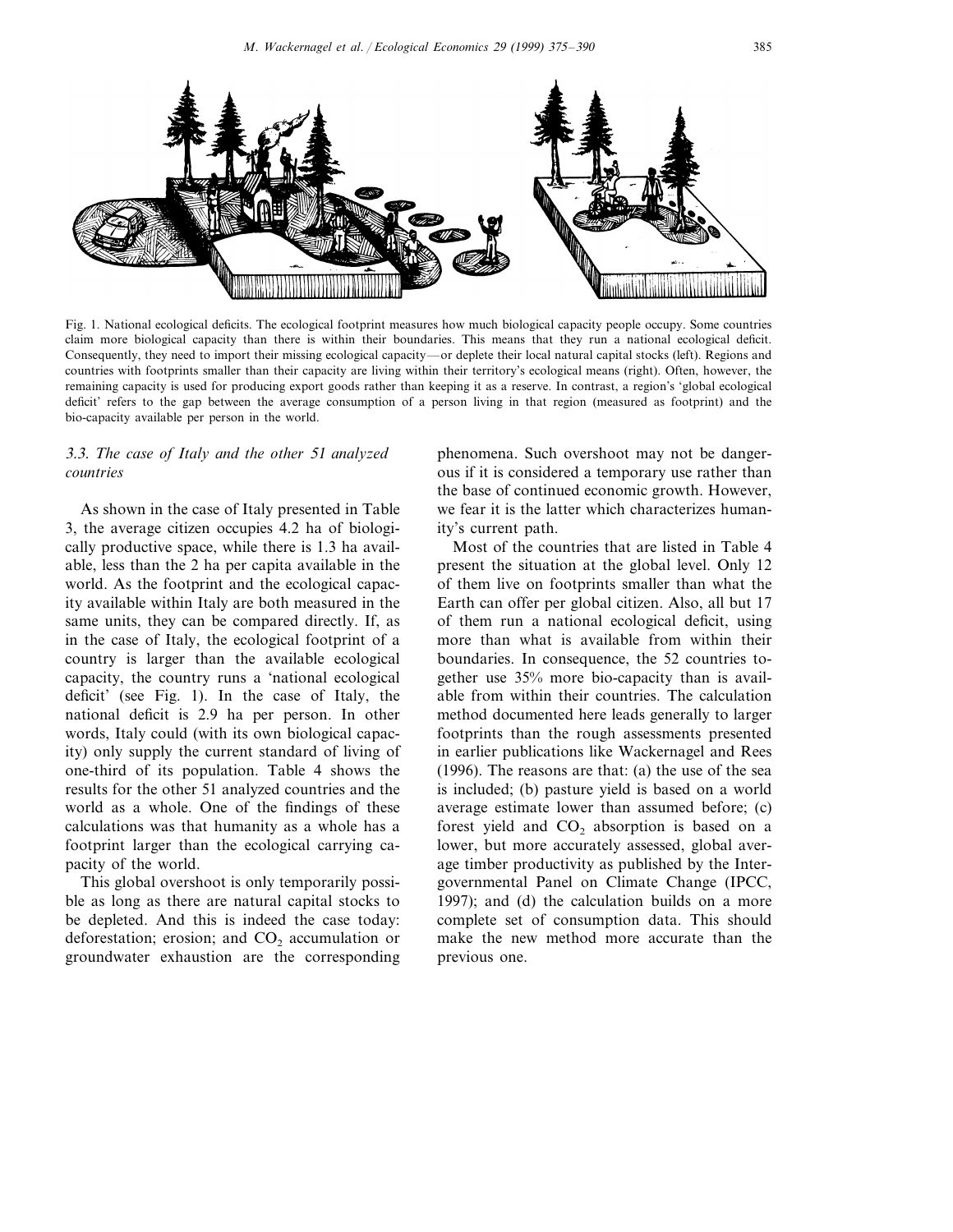#### Table 4

The ecological footprint of nations: For each country, this table lists its 1997 population, ecological footprint, available bio-capacity and national ecological deficit—the last three on a per capita basis. For a nation's total ecological footprint, multiply the per capita data by the country's population

|                 | Population<br>(in 1997) | Ecological footprint<br>(ha/cap) | Available bio-capacity<br>(ha/cap)                      | Ecological deficit (if negative) $(ha/cap)$ |  |
|-----------------|-------------------------|----------------------------------|---------------------------------------------------------|---------------------------------------------|--|
|                 |                         |                                  | (Expressed in area with world average yield, 1993 data) |                                             |  |
| Argentina       | 35 405 000              | 3.9                              | 4.6                                                     | 0.7                                         |  |
| Australia       | 18 550 000              | 9.0                              | 14.0                                                    | 5.0                                         |  |
| Austria         | 8 0 5 3 0 0 0           | 4.1                              | 3.1                                                     | $-1.0$                                      |  |
| Bangladesh      | 125 898 000             | 0.5                              | 0.3                                                     | $-0.2$                                      |  |
| Belgium         | 10 174 000              | 5.0                              | 1.2                                                     | $-3.8$                                      |  |
| <b>Brazil</b>   | 167 046 000             | 3.1                              | 6.7                                                     | 3.6                                         |  |
| Canada          | 30 101 000              | 7.7                              | 9.6                                                     | 1.9                                         |  |
| Chile           | 14 691 000              | 2.5                              | 3.2                                                     | 0.7                                         |  |
| China           | 1 247 315 000           | 1.2                              | 0.8                                                     | $-0.4$                                      |  |
| Colombia        | 36 200 000              | 2.0                              | 4.1                                                     | 2.1                                         |  |
| Costa Rica      | 3 575 000               | 2.5                              | 2.5                                                     | 0.0                                         |  |
| Czech Rep       | 10 311 000              | 4.5                              | 4.0                                                     | $-0.5$                                      |  |
| Denmark         | 5 194 000               | 5.9                              | 5.2                                                     | $-0.7$                                      |  |
| Egypt           | 65 445 000              | 1.2                              | 0.2                                                     | $-1.0$                                      |  |
| Ethiopia        | 58 414 000              | 0.8                              | 0.5                                                     | $-0.3$                                      |  |
| Finland         | 5 149 000               | 6.0                              | 8.6                                                     | 2.6                                         |  |
| France          | 58 433 000              | 4.1                              | 4.2                                                     | 0.1                                         |  |
| Germany         | 81 845 000              | 5.3                              | 1.9                                                     | $-3.4$                                      |  |
| Greece          | 10 512 000              | 4.1                              | 1.5                                                     | $-2.6$                                      |  |
| Hong Kong       | 5913000                 | 5.1                              | 0.0                                                     | $-5.1$                                      |  |
| Hungary         | 10 037 000              | 3.1                              | 2.1                                                     | $-1.0$                                      |  |
| Iceland         | 274 000                 | 7.4                              | 21.7                                                    | 14.3                                        |  |
| India           | 970 230 000             | 0.8                              | 0.5                                                     | $-0.3$                                      |  |
| Indonesia       | 203 631 000             | 1.4                              | 2.6                                                     | 1.2                                         |  |
| Ireland         | 3 577 000               | 5.9                              | 6.5                                                     | 0.6                                         |  |
| Israel          | 5 854 000               | 3.4                              | 0.3                                                     | $-3.1$                                      |  |
| Italy           | 57 247 000              | 4.2                              | 1.3                                                     | $-2.9$                                      |  |
| Japan           | 125 672 000             | 4.3                              | 0.9                                                     | $-3.4$                                      |  |
| Jordan          | 5 849 000               | 1.9                              | 0.1                                                     | $-1.8$                                      |  |
| Korea, Rep      | 45 864 000              | 3.4                              | 0.5                                                     | $-2.9$                                      |  |
| Malaysia        | 21 018 000              | 3.3                              | 3.7                                                     | 0.4                                         |  |
| Mexico          | 97 245 000              | 2.6                              | 1.4                                                     | $-1.2$                                      |  |
| Netherlands     | 15 697 000              | 5.3                              | 1.7                                                     | $-3.6$                                      |  |
| New Zealand     | 3 654 000               | 7.6                              | 20.4                                                    | 12.8                                        |  |
| Nigeria         | 118 369 000             | 1.5                              | 0.6                                                     | $-0.9$                                      |  |
| Norway          | 4 375 000               | 6.2                              | 6.3                                                     | 0.1                                         |  |
| Pakistan        | 148 686 000             | 0.8                              | 0.5                                                     | $-0.3$                                      |  |
| Peru            | 24 691 000              | 1.6                              | 7.7                                                     | 6.1                                         |  |
| Philippines     | 70 375 000              | 1.5                              | 0.9                                                     | $-0.6$                                      |  |
| Poland, Rep     | 38 521 000              | 4.1                              | 2.0                                                     | $-2.1$                                      |  |
| Portugal        | 9 8 14 0 00             | 3.8                              | 2.9                                                     | $-0.9$                                      |  |
| Russian Federa- | 146 381 000             | 6.0                              | 3.7                                                     | $-2.3$                                      |  |
| tion            |                         |                                  |                                                         |                                             |  |
| Singapore       | 2 899 000               | 6.9                              | 0.1                                                     | $-6.8$                                      |  |
| South Africa    | 43 325 000              | 3.2                              | 1.3                                                     | $-1.9$                                      |  |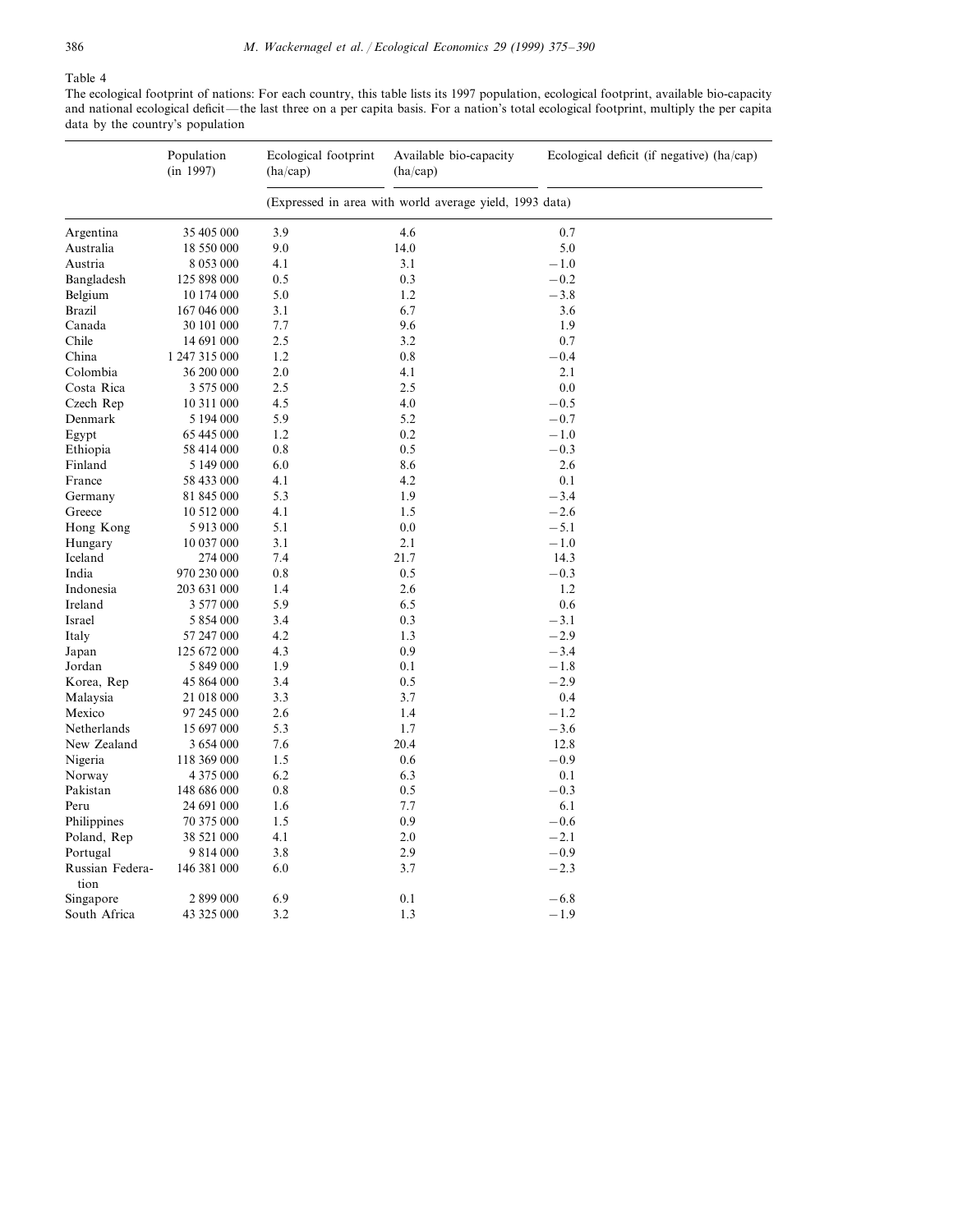Table 4 (Continued)

|                             | Population<br>(in 1997) | Ecological footprint<br>(ha/cap) | Available bio-capacity<br>(ha/cap)                      | Ecological deficit (if negative) $(ha/cap)$ |
|-----------------------------|-------------------------|----------------------------------|---------------------------------------------------------|---------------------------------------------|
|                             |                         |                                  | (Expressed in area with world average yield, 1993 data) |                                             |
| Spain                       | 39 729 000              | 3.8                              | 2.2                                                     | $-1.6$                                      |
| Sweden                      | 8 862 000               | 5.9                              | 7.0                                                     | 1.1                                         |
| Switzerland                 | 7 332 000               | 5.0                              | 1.8                                                     | $-3.2$                                      |
| Thailand                    | 60 046 000              | 2.8                              | 1.2                                                     | $-1.6$                                      |
| Turkey                      | 64 293 000              | 2.1                              | 1.3                                                     | $-0.8$                                      |
| United Kingdom              | 58 587 000              | 5.2                              | 1.7                                                     | $-3.5$                                      |
| United States of<br>America | 268 189 000             | 10.3                             | 6.7                                                     | $-3.6$                                      |
| Venezuela                   | 22 777 000              | 3.8                              | 2.7                                                     | $-1.1$                                      |
| World                       | 5 892 480 000           | 2.8                              | $2.1$ (2.0 for 1997)                                    | $-0.7$ ( $-0.8$ for 1997)                   |

These calculations give us an account of the ecological capacity used and available for each country or the world. Thereby, they indicate the natural capital used. They provide us therefore with information of both the stocks and the flows they produce.

#### **4. Methodological limitations and opportunities**

Without any doubt, the calculations presented in this study are still characterized by many limitations. One is the data source. United Nations statistics may not be complete and consistent among countries or over time. However they are the best available source for international comparisons. (A more detailed assessment of Sweden using national data is now in preparation (Wackernagel et al., 1998)). The assessments allow us to direct attention to the magnitude of humanity's use of nature. The accuracy of the assessment would profit from more detailed productivity assessments, particularly for animal products and forests. Methodologically, the assessments could be made more complete by including the ecological spaces used for freshwater use, the absorption of still left out waste products and contaminants. Currently, we are working on a project to add the freshwater component into the footprint, an aspect of particular importance in arid areas of the world.<sup>6</sup> Contamination, however, may be more difficult—or in some cases even impossible—to accurately represent within the ecological footprint framework. Clearly, excessive toxicity makes ecosystems no longer available for human use. Still, lower levels of (persistent) contaminants without clear impacts on the biological productivity of ecosystems may still threaten human health as, for example, in the case of the endocrine disrupters or other cancer provoking compounds. In these events, footprints can only be estimated through proxy calculations, for example by assessing the biophysical resources necessary to rectify the damage. The inclusion of all possible aspects of ecological impact into footprint assessments may lead to levels of sophistication that miss the main purpose of this tool: providing a big picture analysis to put the various competing human uses of the biosphere in each other's context.

That humanity's footprint is larger than the world does not contradict the earlier findings of others, particularly the widely cited study realized by Vitousek et al. (1986). Using conservative estimates, they analyzed the human appropriation of

<sup>&</sup>lt;sup>6</sup> In many temperate countries like Sweden or Canada, freshwater use may not occupy significant additional bio-productive spaces. In arid places, however, the use of one cubic meter of fresh water may mean the loss of at least one kilogram of biomass production, extrapolating from respiration data for cereals (Postel, 1996).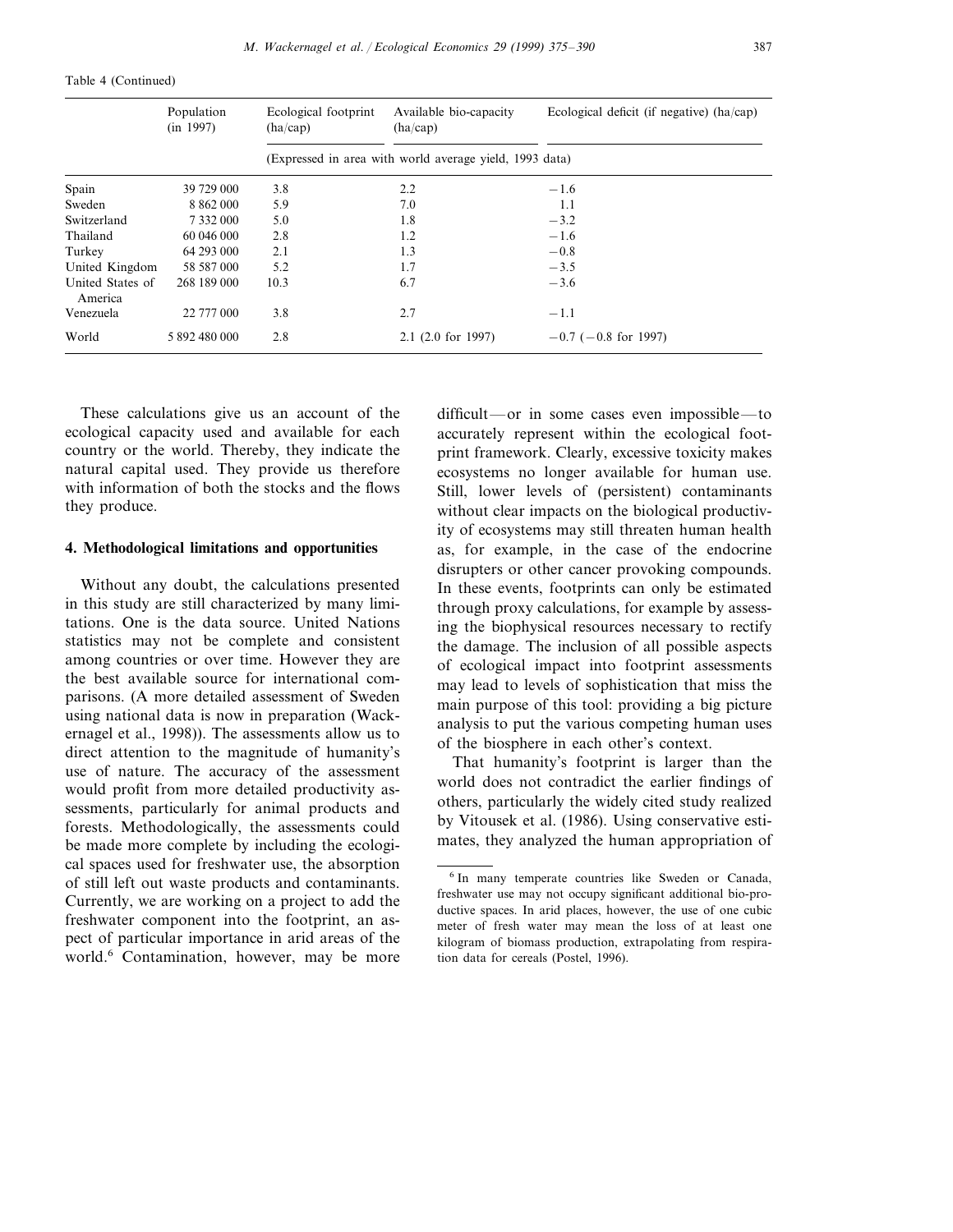the products of photosynthesis and concluded that 'nearly 40% of potential terrestrial net primary productivity is used directly, co-opted or foregone because of human activities'. While a superficial perusal of their findings may suggest that in the early 1980s (when the data was compiled) the world was only 40% filled with human activity, this is not really the case. In reality, the 'remaining' 60% are the hardest to exploit—or in fact they may be unexploitable for humans. Why Vitousek's estimates are underestimates can be shown with two examples: fisheries and forestry.

- Fisheries: While Vitousek et al. (1986) calculated for the fresh-water and marine ecosystem an appropriation of 2 Petagrams (Pg or  $10^{15}$  g) fish biomass out of a net primary production of 92.4 (all expressed in dry-weight), Pauly and Christensen (1995) found in a more detailed analysis that the ratio is more in the order of 6–14 Pg out of 126 Pg—this at a time when global fish productivity may have reached its maximum potential according to the FAO (1993) in Weber, 1994). In other words, an exploitation rate of  $5-12%$  of the net primary production corresponded, in fact, to the maximum rate of exploitation—at this seemingly low appropriation percentage, the sea is already claimed by humans in its entirety.
- Forestry: Vitousek et al. (1986) estimate a forest use of 13.6 out of  $48.7$  Pg, or  $28\%$ . Again, there are good reasons to believe that this is a maximum exploitation rate. Roundwood harvest today has reached 3.4 billion m<sup>3</sup> per year world wide (FAO, 1995c). According to our estimate based on optimistic FAO data, the maximum sustainable yield world-wide may reach 5 billion  $m<sup>3</sup>$  per year. This suggests that the exploitation percentage would already be at 68% or above. In light of rapid deforestation (which admittedly is not caused solely by timber harvesting), even today's roundwood harvest rate may already be too high. In other words, it may be unlikely that the remaining 32% can be harvested in a sustainable way. Furthermore, Vitousek et al. (1986) did not count the necessity to absorb  $CO<sub>2</sub>$  which would claim additional and rather large newly reforested areas.

These ecological footprint studies confirm the conservative findings of Vitousek et al. (1986) and extend them by including more ecological services (such as the assimilation of waste products as  $CO<sub>2</sub>$ ) and by distinguishing between the productive quality of various ecological capacities. Footprint studies also reflect the efficiency of human resource use. For example, incorporating national flows, it accounts automatically for the national resource savings through the recycling of materials.

### **5. Conclusions**

This footprint framework offers a cheap and rapid natural capital appraisal for nations with which human demands can be compared with nature's available supply for human use. The footprint is an accounting tool that can aggregate ecological consumption in an ecologically meaningful way. It gives us, therefore, a realistic picture of where we are in ecological terms. This is what we need to know to achieve sustainable development, securing people's quality of life within the means of nature. It requires improving many people's quality of life while reducing humanity's footprint. Impossible? No. Three complementary strategies can reduce footprints while not compromising our quality of life. We can: (a) increase nature's productivity per unit of land, e.g. terraces on mountain slopes, solar collectors on unused roof areas or less wasteful agricultural systems (Pimentel and Pimentel, 1996); (b) do the same with less through the better use of the harvested resources, e.g. eco-efficient technology such as smart lamps or heat-pumps (Weizsäcker et al., 1995); or (c) consume less by being fewer people and consuming less per capita, e.g. by avoiding car-ownership and disposable products. This simpler and less expensive life-style may buy people more leisure time and be less harsh on their health (Dominguez and Robin, 1992).

The described calculation framework becomes a starting point for more complete national and regional accounting of ecological flows and services. As such accounts can be summarized in a single number, they may prove to be useful coun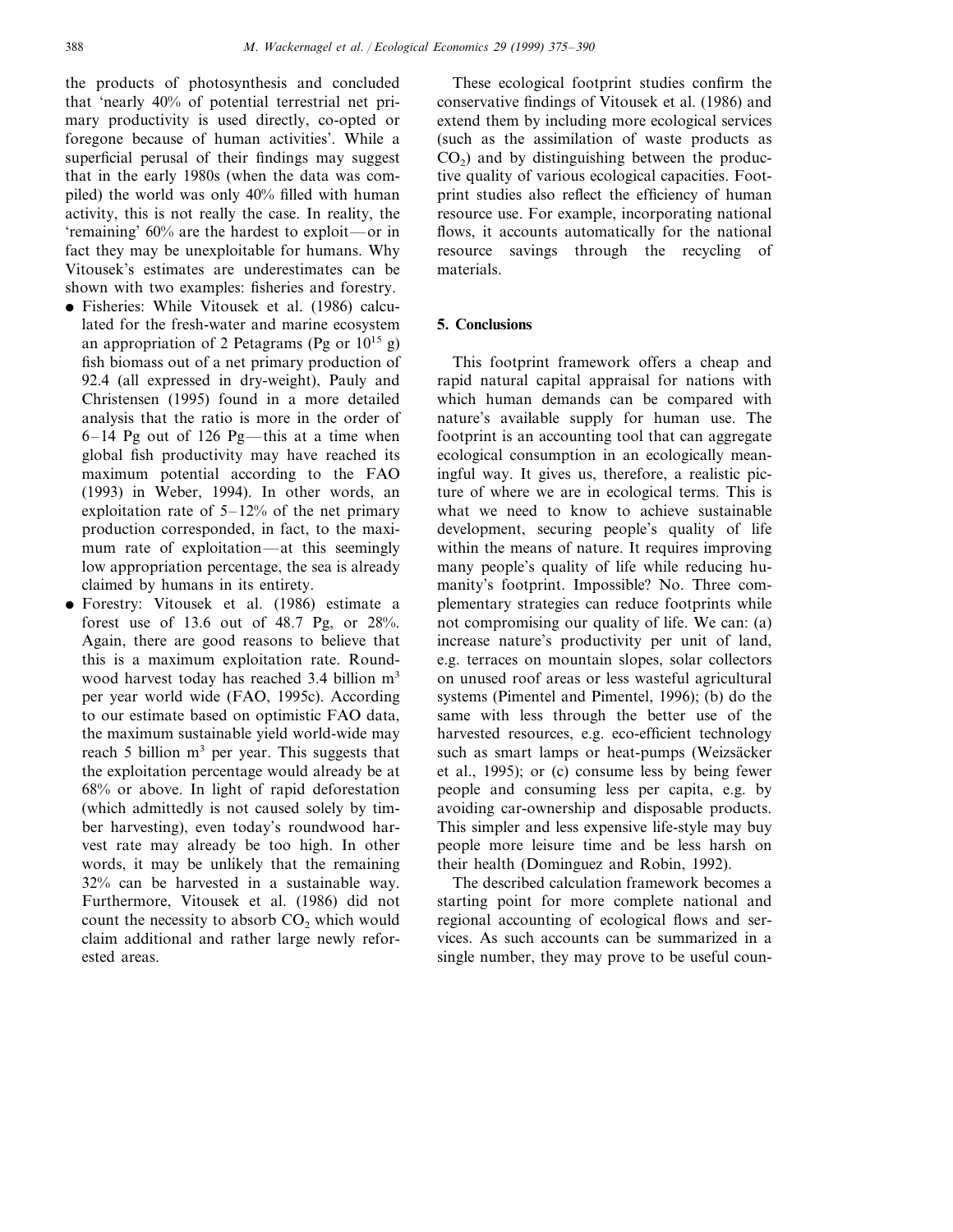terparts to the conventional Gross Domestic Product (GDP) measures. Ecological footprints can become an easy-to-read measurement tool for ecological sustainability. By summarizing the diverse ecological impacts in an ecologically meaningful way, it helps to communicate the magnitude of the issues and provides a context for tangible action (Robins, 1995). By addressing population number and per capita consumption, it reconciles the population-consumption debate and underlines the necessity to address both. As footprints do not measure people's quality of life, the other imperative for sustainability, they need to be complemented by social indicators to cover progress toward sustainability comprehensively. However, by providing a clear measure of our use of nature, they point out the sustainable limits of the biosphere and show which projects and programs help humanity to live within the means of nature.

#### **Acknowledgements**

The background research of this study was commissioned and funded by the Earth Council, Costa Rica for the  $RIO + 5$  Forum in Rio de Janeiro, in March 1997. We would like to thank Alex Long for his editing and Glen Lehman and two anonymous reviewers for their support and suggestions. Earlier developments of the country accounting were made possible by a grant from the Environment and Sustainable Development Division of Ontario Hydro and from the World Wide Fund for Nature, Italy.

#### **References**

- Ayres, R., Simmonis, U. (Eds.), 1995. Industrial Metabolism: Restructuring for SD. UN University Press, Tokyo/New York.
- Brown, L., Flavin, C., French, H., 1997. State of the World. Worldwatch Institute, W.W. Norton, New York/London, 229 pp.
- Brown, L., Renner, M., Flavin, C., 1997. Vital Signs. Worldwatch Institute, W.W. Norton, New York/London, 165 pp.
- Buitenkamp, M., Venner, H., Wams, T. (Eds.), 1993. Action Plan Sustainable Netherlands. Dutch Friends of the Earth, Amsterdam.
- Costanza, R., d'Arge, R., de Groot, R., Faber, S., Grasso, M., Hannon, B., Limburg, K., Naeem, S., O'Neill, R.V., Paruelo, J., Raskin, R.G., Sutton, P., van der Belt, M., 1997. The value of the world's ecosystems and natural capital. Nature 387, 253–260
- Cox, G., Atkins, M., 1979. Agricultural Ecology: An Analysis of World Food Production Systems. W.H. Freeman, San Francisco, p. 571.
- Daly, H., Cobb, J., 1989. For the Common Good. Beacon Press, Boston, pp. 482.
- Dominguez, J., Robin, V, 1992. Your Money or Your Life. Penguin, New York, pp. 350.
- Duchin, F., Lange, G.M., 1994. The Future of the Environment: Ecological Economics and Technological Change. Oxford University Press, Oxford.
- FAO, Food and Agriculture Organization of the United Nations, 1993. Marine Fisheries and the Law of the Sea: A Decade of Change. FAO Fisheries Circular, 853, Rome.
- FAO, Food and Agriculture Organization of the United Nations, 1994. FAO Yearbook: Trade 1993, vol. 47. FAO, Rome.
- FAO, Food and Agriculture Organization of the United Nations, 1995a. FAO Yearbook: Production 1994, vol. 48. FAO, Rome.
- FAO, Food and Agriculture Organization of the United Nations, 1995b. FAO Yearbook: Forest Production 1993. FAO, Rome.
- FAO, Food and Agriculture Organization of the United Nations, 1995c. State of the World's Forests. FAO, Rome.
- Hofstetter, P., 1992. Persönliche Energie-und CO<sub>2</sub>-Bilanz (Personal Energy and CO<sub>2</sub> Balance). Aktion Klimaschutz, Verkehrsclub der Schweiz, Schweizerische Energie-Stiftung, Zürich, Switzerland.
- IPCC, 1997. Greenhouse Gas Inventory: Workbook. Revised 1996 IPCC Guidelines, vol. 2. International Panel on Climate Change, Organization for Economic Co-operation and Development and the International Energy Agency.
- Noss, R.F., 1991. From endangered species to biodiversity. In: Kohm, K.A. (Ed.), Balancing on the Brink of Extinction: The Endangered Species Act and Lessons for the Future. Island Press, Washington DC, pp. 227–246.
- Noss, R.F., Cooperrider, A.Y., 1994. Saving Nature's Legacy—Protecting and Restoring Biodiversity. Island Press, Washington DC.
- Pauly, D., Christensen, V., 1995. Primary production required to sustain global fisheries. Nature 374.
- Pearce, D., Markandya, A., Barbier, E., 1989. Blueprint for a Green Economy. Earthscan, London.
- Pimentel, D., Pimentel, M., 1996. Food, Energy and Society (revised edition). University Press of Colorado, Niwot, CO.
- Postel, S., 1996. Forging a sustainable water strategy. In: Brown, L. Abramovitz, J. Bright, C. Flavin, C. Gardner, G. Kane, H. Platt, A. Postel, S. Roodman, D. Sachs, A. Starke, L. (Eds.), State of the World. W.W. Norton, New . York.